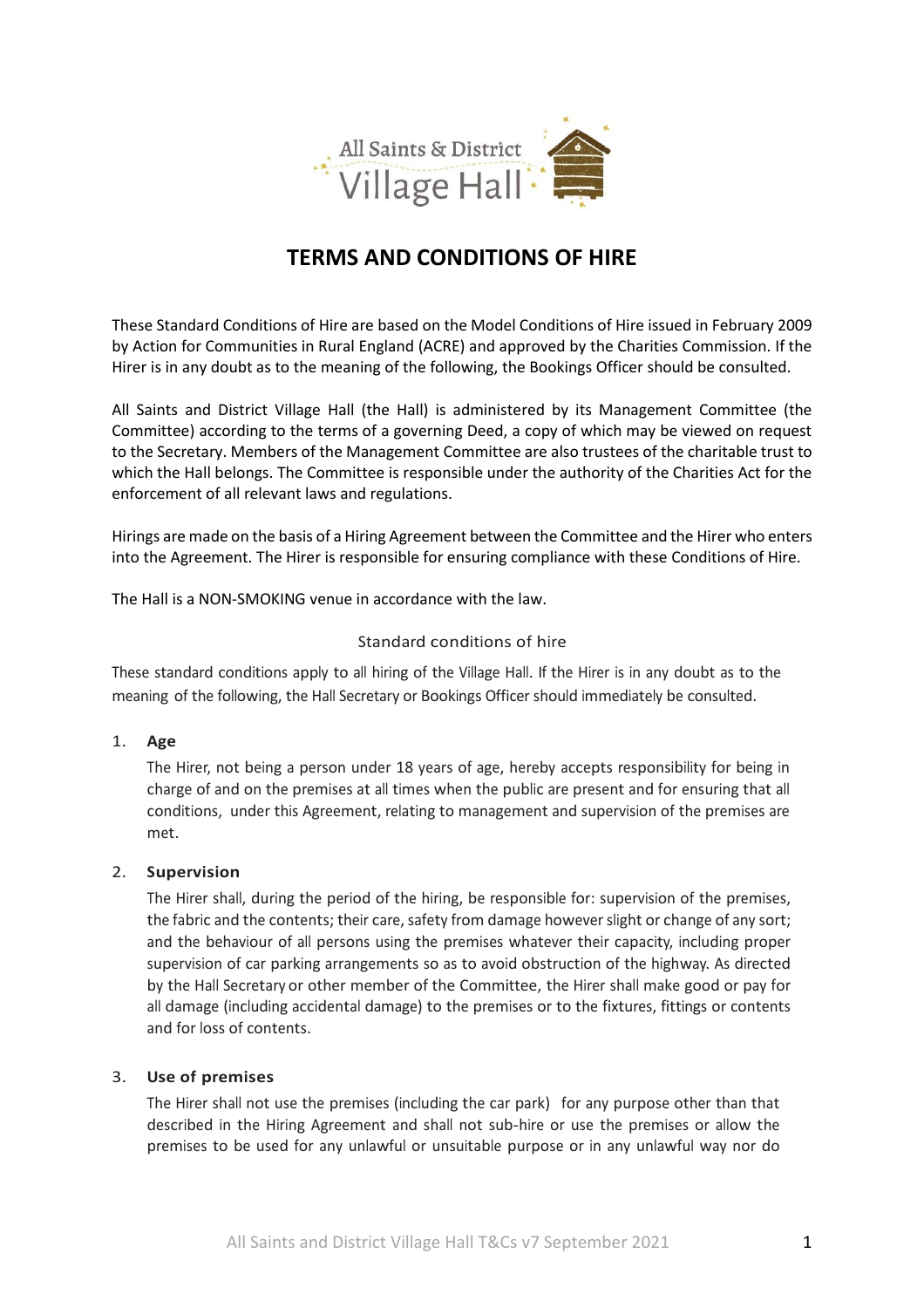anything or bring onto the premises anything which may endanger the same or render invalid any insurance policies in respect thereof.

## 4. **Covid Precautions**

- Although the Government has now removed all official rules and regulations regarding Covid control, official guidance still advises usto continue taking sensible precautions to keep ourselves and others safe. However, there seems little doubt that Covid is a problem that we will be living with for some time to come, so the responsibility will now fall on you to run your activities and events in an acceptable and safe way to keep not only all your participants as protected as you can but also those who follow you into the building.
- The number of users who you can allow to be in the building at any one time will now only be limited to the hall's normal capacity, but it will be up to yourselves to look at the current levels of general infection, the age, vulnerability, vaccination status, etc., of your attendees, perform a risk assessment and to then decide on what you feel to be a safe number. We would also request that you ask people to continue to wear face masks where appropriate during your session. Given the current situation, we would strongly advise all users to always err on the side of caution and would also encourage you where possible to check in at the hall with the NHS Test and Trace App using the QR code found on the front doors and inside the building. It is still also advised that you keep a record of all your attendees for 21 days after your event or activity in case contacts need tracing. You may consider asking your participants to conduct lateral flow tests before taking part in your activity, especially if the numbers involved are potentially quite high.
- We request that all our users continue to use the building in the spirit of how we have been behaving throughout the pandemic for the protection of all users Most importantly, please continue to practice the principles of good ventilation, leaving doors and windows open wherever possible, while hand sanitiser and disinfectant sprays with paper towels will continue to be available and should be used to clean handles, taps, light switches, etc., when you arrive and before you leave.
- As regards seating, it is our preference that you continue to use the 24 plastic chairs where possible in the first instance as they can be cleaned after use with sanitiser spray. However, if the occasion or numbers require it, you may use the upholstered chairs but please do **NOT** use sanitiser spray on them before putting them away as this may adversely affect the fabric. As it is only anticipated that their use will be intermittent and given that current knowledge says that any virus on fabric is highly unlikely to survive for more than a couple of days, hopefully a short period of non-use will keep them safe for the next potential users.

# 5. **Sale of Alcohol**

No excisable liquor shall be sold (including an honesty bar or donations) unless a Temporary Event Notice has been submitted to EDDC at least two weeks in advance on the correct form and with the permission of the Hall Committee. The application forms and full conditions are available on:

[http://eastdevon.gov.uk/licensing/alcohol-and-entertainment/temporary-event](http://eastdevon.gov.uk/licensing/alcohol-and-entertainment/temporary-event-notices/apply-for-a-temporary-event-notice/)[notices/apply-for-a-temporary-event-notice/](http://eastdevon.gov.uk/licensing/alcohol-and-entertainment/temporary-event-notices/apply-for-a-temporary-event-notice/)

There is a help line to EDDC on 01395 517411.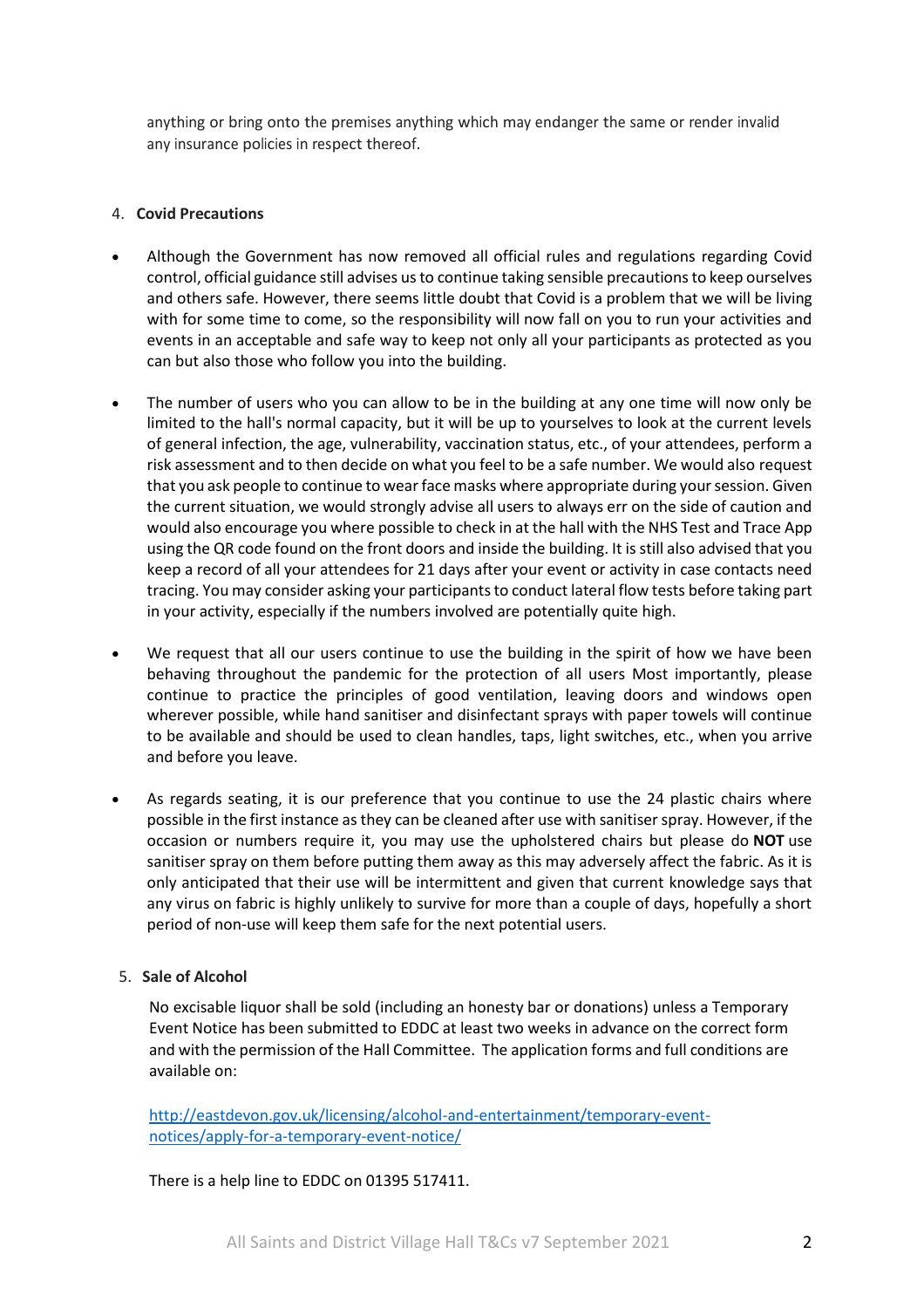### 6. **Gaming betting and lotteries**

The Hirer shall ensure that nothing is done on or in relation to the premises in contravention of the law relating to gaming, betting and lotteries.

#### 7. **Music Copyright licensing**

The Village Hall holds relevant licences under Performing Right Society (PRS) and the Phonographic Performance Licence (PPL).

#### 8**. Film**

Children shall be restricted from viewing age-restricted films classified according to the recommendations of the British Board of Film Classification. Hirers should ensure that they have the appropriate copyright licences for film.

#### 9. **Safeguarding children, young people and adults at risk**

The Hirer shall ensure that any activities for children, young people and adults at risk are only provided by fit and proper persons in accordance with the Children Act of 1989 and 2004, the Safeguarding Vulnerable Groups Act 2006 and any subsequent legislation. When requested, you must provide us with a copy oy your Safeguarding Policy and evidence that you have carried out relevant checks through the Disclosure and Barring Service (DBS). All reasonable steps must be taken to prevent harm and to respond appropriately when harm does occur. Relevant concerns must be reported.

#### 10. **Insurance and Indemnity**

- (a) The Hirer shall be liable for:
	- (i) Costs arising from accidental or malicious damage and for loss or damage arising out of your negligence done to any part of the premises including the curtilage thereof or the contents of the premises. This also includes costs arising from accidental and malicious damage or for loss or damage arising out of your negligence done to our Wi-Fi service.
	- (ii) all claims, losses, damages and costs made against or incurred by the village hall management committee, their employees, volunteers, agents or invitees in respect of damage or loss of property or injury to persons arising as a result of the use of the premises (including the storage of equipment) by the Hirerand your use of our Wi-Fiservice, and
	- (iii) all claims, losses, damages and costs made against or incurred by the village hall management committee (trustees), their employees, volunteers, agents or invitees as a result of any nuisance caused to a third party as a result of the use of the premises and the use of our Wi-Fi by the Hirer, and

subject to sub-clause (b), the Hirer shall indemnify and keep indemnified accordingly each member of the village hall management committee (trustees) and the Village Hall's employees, volunteers, agents and invitees against such liabilities.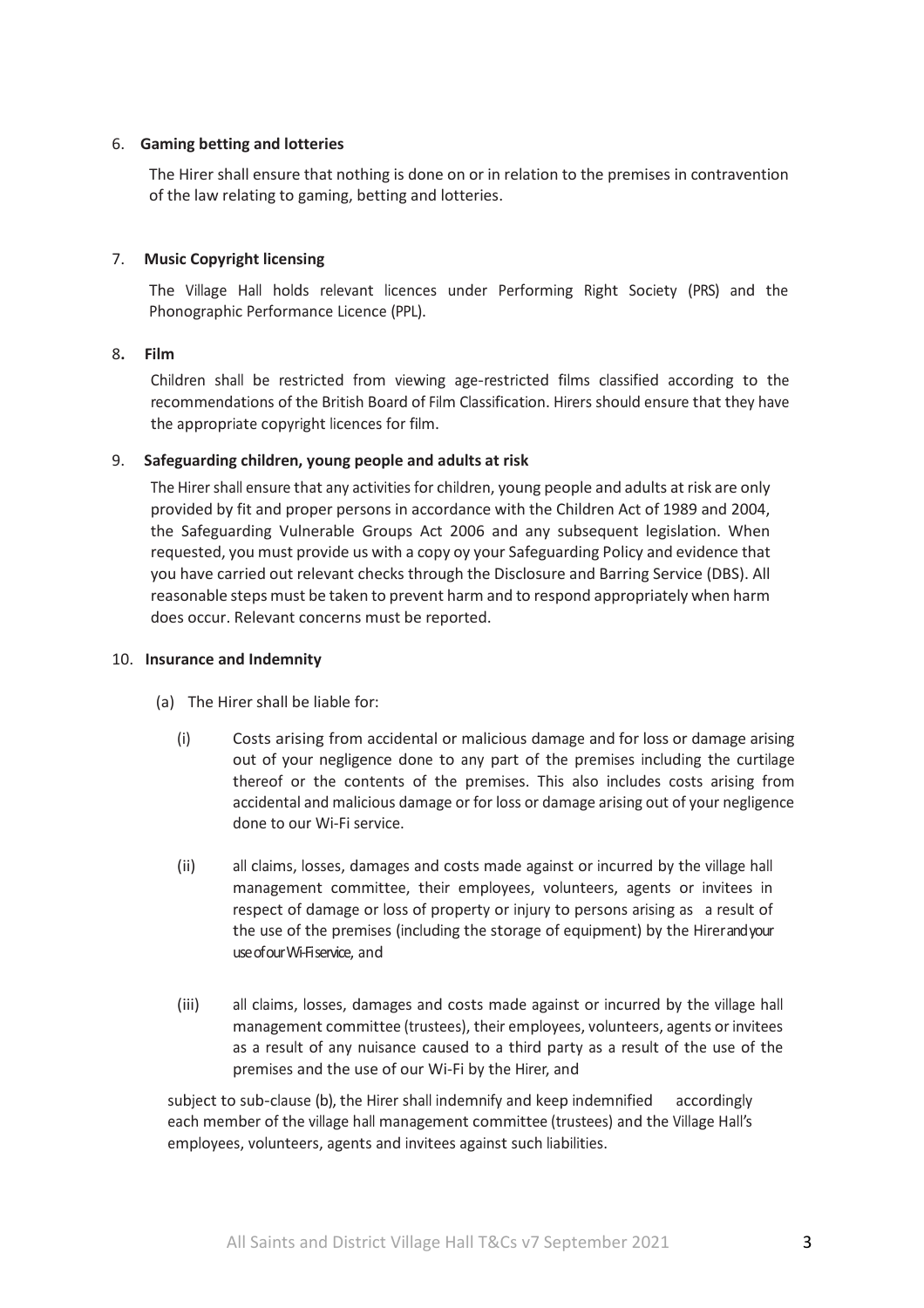- (b) The Village Hall shall take out adequate insurance to insure the liabilities described in sub-clauses (a)(i) above and may, in its discretion and in the case of non-commercial hirers, insure the liabilities described in sub-clauses (a)(ii) and (iii) above. The village hall shall claim on its insurance for any liability of the Hirer hereunder but the Hirer shall indemnify and keep indemnified each member of the village hall management committee (trustees) and the village hall's employees, volunteers, agents and invitees against (a) any insurance excess incurred and (b) the difference between the amount of the liability and the monies received under the insurance policy.
- (c) Where the Village Hall does not insure the liabilities described in sub-clauses (a)(ii) and (iii) above, the Hirer shall take out adequate insurance to insure such liability and on demand shall produce the policy and current receipt or other evidence of cover to the Bookings Officer. Failure to produce such policy and evidence of cover will render the hiring void and enable the Village Hall Bookings Officer to rehire the premises to another Hirer.

Organisations booking the Hall for commercial or profit-making events must carry Third Party Public Liability insurance, a copy of which together with receipted payment of current premiums is to be made available for inspection at time of booking.

The Village Hall is insured against any claims arising out of its own negligence.

## 11. **Public Safety Compliance**

The Hirer shall comply with all conditions and regulations made in respect of the premises by the Local Authority, the Licensing Authority, and the hall's Fire Risk Assessment or otherwise, particularly in connection with any event which constitutes regulated entertainment, at which alcohol is sold or provided or which is attended by children. The Hirer shall also comply with the hall's health and safety policy.

The Fire Service shall be called to any outbreak of fire, however slight, and details shall be given to the secretary of the management committee.

The fire extinguishers must not be interfered with and the Hirer(s) will be responsible for the full re-charging and call out charges if they are misused, together with any charge to rectify any damage, cleaning, etc arising from such misuse.

- (a) The Hirer acknowledges that they have received instruction in the following matters:
	- The action to be taken in event of fire. This includes calling the Fire Brigade and evacuating the hall.
	- The location and use of fire equipment. (Include diagram of location when handing over keys.)
	- Escape routes and the need to keep them clear.
	- Method of operation of escape door fastenings.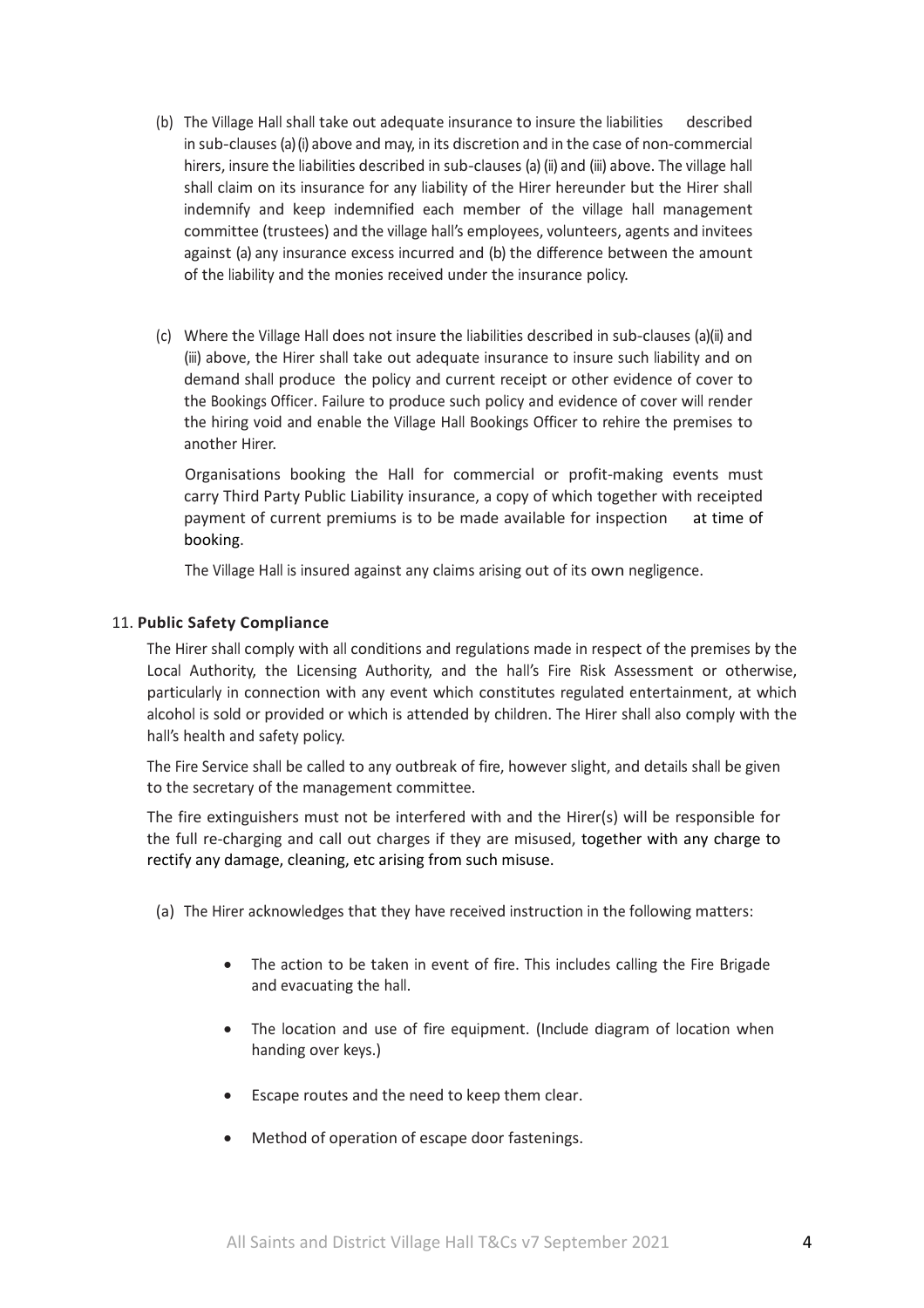- Location of the first aid box
- (b) In advance of any activity, whether regulated entertainment or not, the Hirer shall check the following items:
	- That all fire exits are unlocked and panic bolts in good working order
	- That all escape routes are free of obstruction and can be safely used for instant free public exit
	- That any fire doors are not wedged open.
	- That there are no obvious fire hazards on the premises.
	- That emergency lighting supply illuminating all exit signs and routes are turned on during the whole of the time the premises are occupied. The labelled switch for these lights is in the main electrical cabinet in the body of the Hall and must be turned ON for all bookings and turned OFF prior to leaving the building.

# 12. **Noise**

The Hirer shall ensure that the minimum of noise is made on arrival and departure, particularly late at night and early in the morning.

## 13. **Drunk and disorderly behaviour and supply of illegal drugs**

The Hirer shall ensure that, in order to avoid disturbing neighbours to the hall and avoid violent or criminal behaviour, care shall be taken to avoid excessive consumption of alcohol. No illegal drugs may be brought onto the premises. Drunk and disorderly behaviour shall not be permitted either on the premises or in its immediate vicinity. Any person suspected of being drunk, under the influence of drugs or who is behaving in a violent or disorderly way shall be asked to leave the premises in accordance with the Licensing Act 2003.

## 14. **Health and hygiene**

The Hirer shall, if preparing, serving or selling food, observe all relevant food health and hygiene legislation and regulations. In particular dairy products, vegetables and meat on the premises must be refrigerated and stored in compliance with the Food Temperature Regulations. The premises are provided with a refrigerator and thermometer. The hirer is responsible for the health and hygiene of the hall, in particular the kitchen.

## 15. **Electrical appliance safety**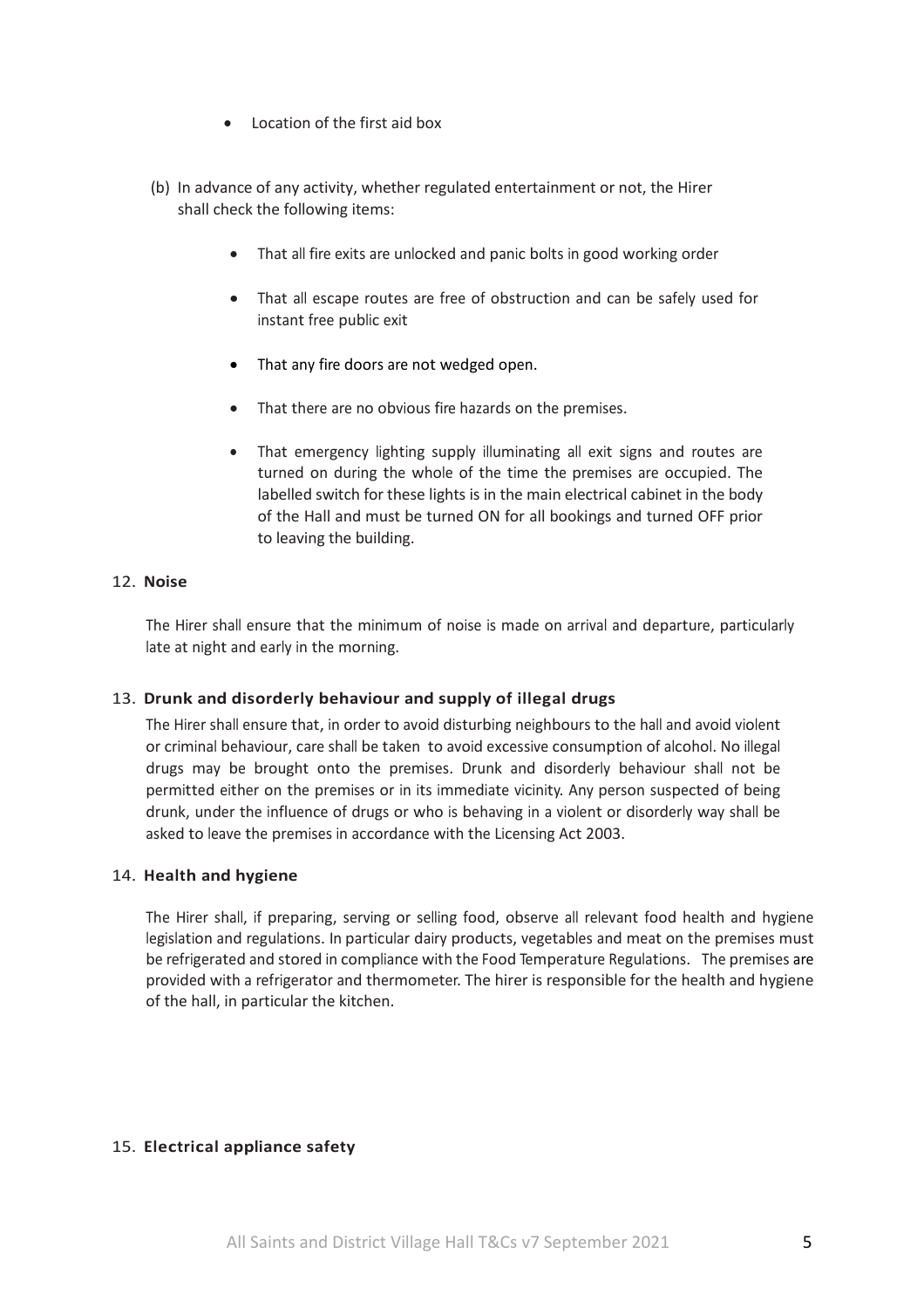The Hirer shall ensure that any electrical appliances brought by them to the premises and used there shall be safe, in good working order, and used in a safe manner in accordance with the Electricity at Work Regulations 1989, which includes up to date PAT testing on all portable appliances brought onto the premises. Where a residual circuit breaker is provided the Hirer must make use of it in the interests of public safety. No extension shall be made to the existing electricity system. Access to the main electrical cupboard is strictly reserved for adults only.

#### 16, **Stored equipment**

The Village Hall accepts no responsibility for any stored equipment or other property brought on to or left at the premises by the hirer, and all liability for loss or damage is hereby excluded. All equipment and other property (other than stored equipment) must be removed at the end of each hiring or fees may be charged for each day or part of a day at the hire fee per hiring until the same is removed. The Village Hall may use its discretion in any of the following circumstances:

(a) Failure by the Hirer either to pay any charges in respect of stored equipment due and payable or to remove the same within 7 days after the agreed storage period has ended

(b) Failure by the Hirer to dispose of any property brought on to the premises for the purposes of the hiring. This may result in the village hall management committee disposing of any such items by sale or otherwise on such terms and conditions as it thinks fit, and charge the Hirer any costs incurred in storing and selling or otherwise disposing of the same.

#### 17. **Smoking**

The Hirer shall, and shall ensure that the Hirer's invitees, comply with the prohibition of smoking in public places provisions of the Health Act 2006 and regulations made thereunder. Any person who breaches this provision shall be asked to leave the premises. The Hirer shall ensure that anyone wishing to smoke does so outside and disposes of cigarette ends, matches etc. in a tidy and responsible manner, so as not to cause a fire.

#### 18. **Accidents and dangerous occurrences**

Any failure of equipment belonging to the village hall or brought in by the Hirer must also be reported as soon as possible. The Hirer must report all accidents involving injury to the public to a member of the village hall management committee as soon as possible and complete the relevant section in the village hall's accident book.

Any serious accident or injury may need to be reported under RIDDOR and must be reported to the Village Hall Committee who will give advice regarding any necessary completion of a required incident form. This is in accordance with the Reporting of Injuries, Diseases and Dangerous Occurrences Regulations 1995 (RIDDOR).

#### 19. **Explosives and flammable substances**

The hirer shall ensure that: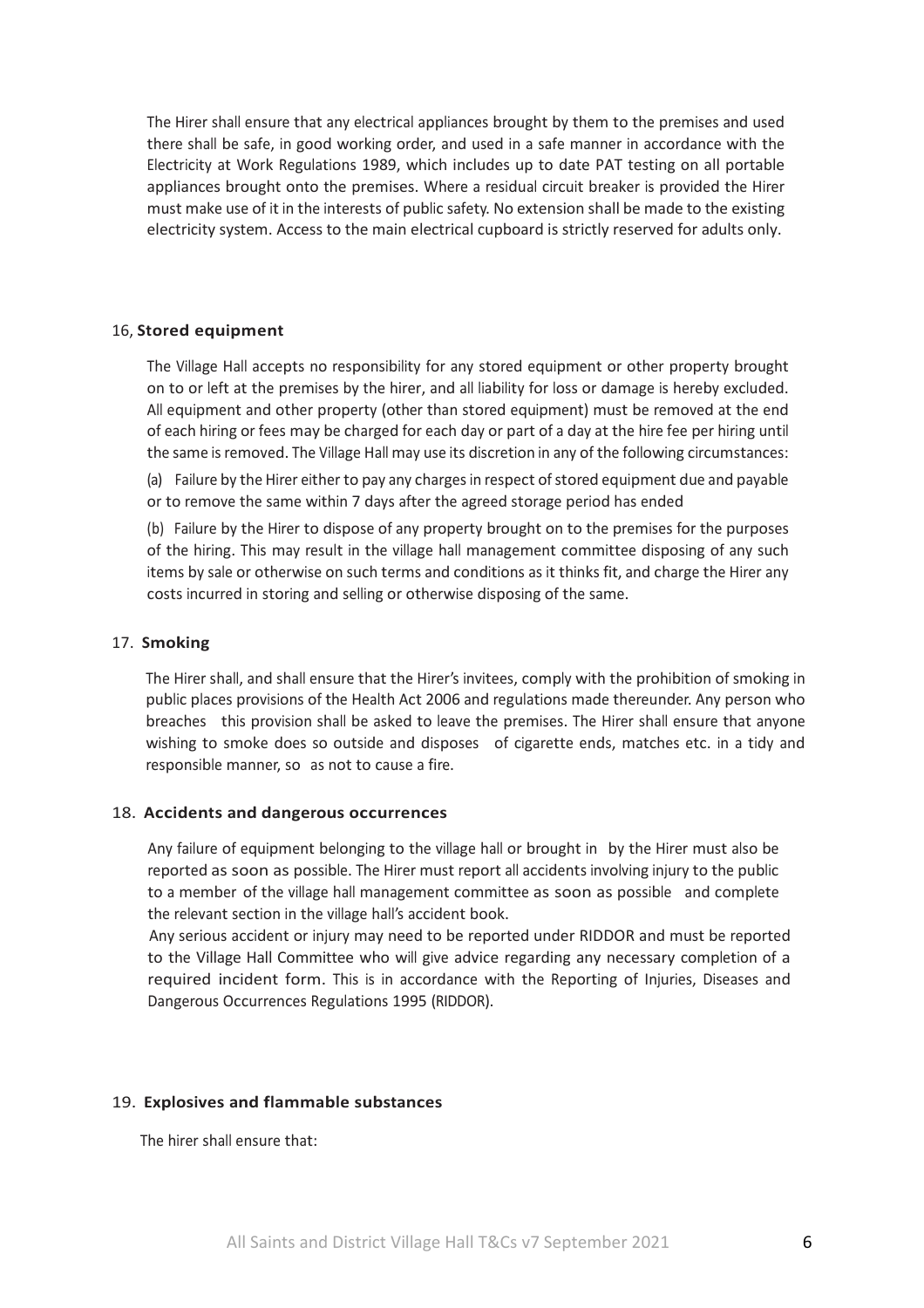(a) Highly flammable substances are not brought into, or used in any part of the premises and that

(b) No internal decorations of a combustible nature (e.g. polystyrene, cotton wool) shall be erected without the consent of the management committee. No decorations are to be put up near light fittings or heaters.

(c) All types of indoor and outdoor fireworks, Chinese lanterns, etc., are strictly forbidden both within the building and the surrounding curtilage.

#### 20. **Heating**

The Hirer shall ensure that no unauthorised heating appliances shall be used on the premises when open to the public without the consent of the management committee. Portable Liquefied Propane Gas (LPG) heating appliances shall not be used

### 21. **Animals**

The Hirer shall ensure that no animals (including birds) except guide dogs are brought into the premises, other than for activities agreed to by the Village Hall. No animals whatsoever are to enter the kitchen at any time.

#### 22. **Fly posting**

The Hirer shall not carry out or permit fly posting or any other form of unauthorised advertisements for any event taking place at the premises, and shall indemnify and keep indemnified each member of the village hall's management committee accordingly against all actions, claims and proceedings arising from any breach of this condition. Failure to observe this condition may lead to prosecution by the local authority.

#### 23. **Sale of goods**

The Hirer shall, if selling goods on the premises, comply with Fair Trading Laws and any code of practice used in connection with such sales. In particular, the Hirer shall ensure that the total prices of all goods and services are prominently displayed, as shall be the organiser's name and address and that any discounts offered are based only on Manufacturers' Recommended Retail Prices

#### 24. **Cancellation**

If the Hirer wishes to cancel the booking before the date of the event and the Village Hall is unable to conclude a replacement booking, the question of the payment or the repayment of the fee shall be at the discretion of the Village Hall. The Village Hall reserves the right to cancel this hiring by written notice to the Hirer in the event of:

- (a) the premises being required for use as a Polling Station for a Parliamentary or Local Government election or by-election
- (b) the Village Hall management committee reasonably considering that (i) such hiring will lead to a breach of licensing conditions, if applicable, or other legal or statutory requirements, or (ii) unlawful or unsuitable activities will take place at the premises as a result of this hiring
- (c) the premises becoming unfit for the use intended by the Hirer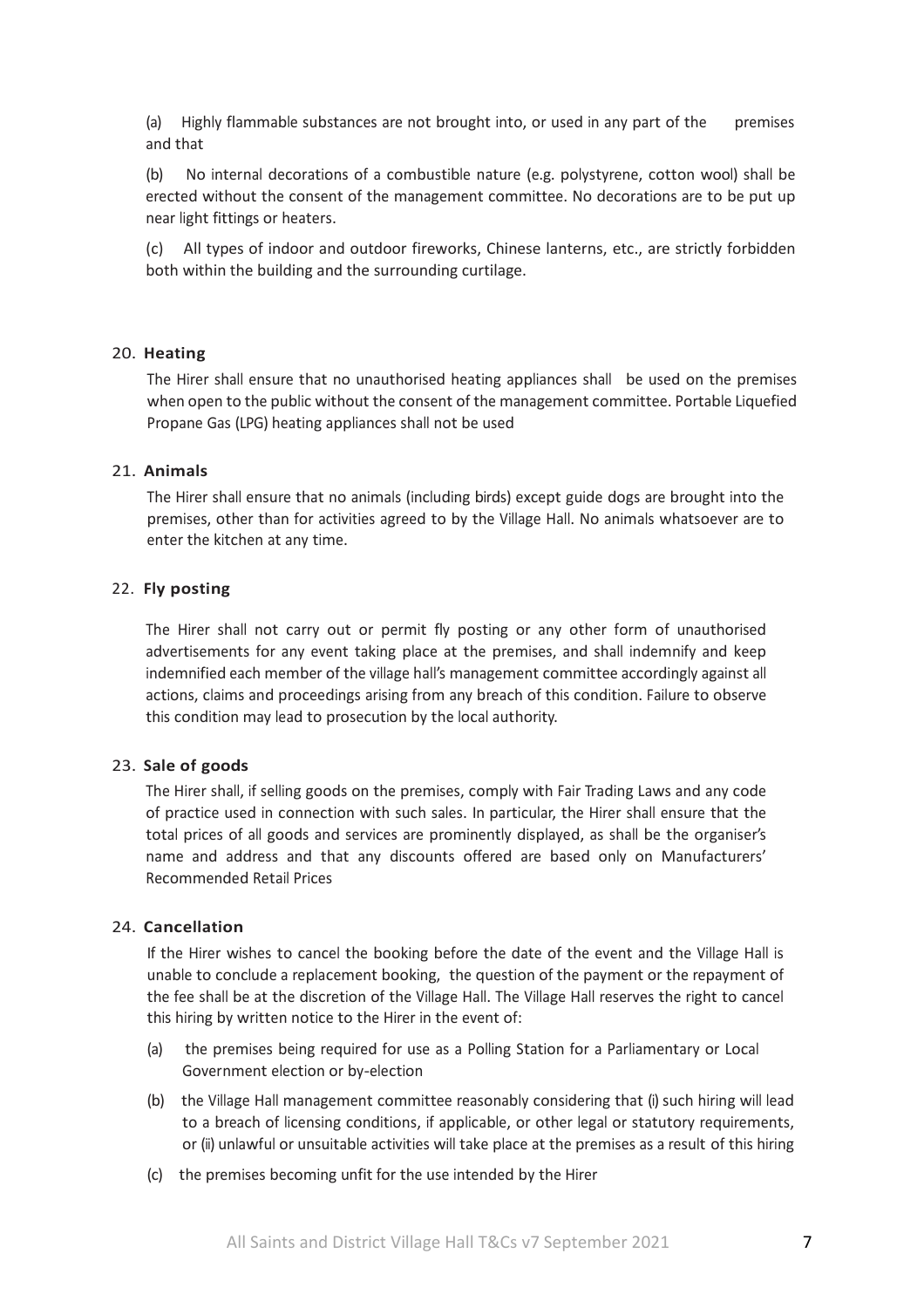(d) an emergency requiring use of the premises as a shelter for the victims of flooding, snowstorm, fire, explosion or those at risk of these or similar disasters.

In any such case the Village Hall shall not be liable to the Hirer for any resulting direct or indirect loss or damages whatsoever

## 25. **End of hire**

The Hirer shall be responsible for leaving the premises and surrounding area in a clean and tidy condition in accordance with the instructions available on the village hall website, properly locked and secured unless directed otherwise and any contents temporarily removed from their usual positions properly replaced, otherwise the village hall shall be at liberty to make an additional charge.

## 26. **No alterations**

No alterations or additions may be made to the premises nor may any fixtures be installed or placards, decorations or other articles be attached in any way to any part of the premises without the prior written approval of the Bookings Officer. Any alteration, fixture or fitting or attachment so approved shall at the discretion of the Village Hall remain in the premises at the end of the hiring. It will become the property of the Village Hall unless removed by the Hirer who must make good to the satisfaction of the Village Hall any damage caused to the premises by such removal. You will find small transparent hooks fixed at ceiling height at approximately three feet intervals around the hall which may be used for lightweight hangings e.g. balloons, fairy lights, etc

## 27. **No rights**

The Hiring Agreement constitutes permission only to use the premises and confers no tenancy or other right of occupation on the Hirer.

## 28. **General**

- The village hall has a Health and Safety Policy and Risk Assessment Document which is available in the kitchen. All users of the hall must read this manual to familiarise themselves as to any risks and follow the procedures designed to reduce these to a minimum.
- All users of the hall accept responsibility for use of stepladders if needed. Full HSE advice on safe use of ladders and stepladders is to be found in the village hall Health and Safety manual, to be found in the kitchen.
- Any organisation producing theatrical or entertainment events for the general public should have an appointed member responsible for health and safety matters, including responsibility for preparing for public entry to the event, emergency procedure, performance restrictions, no smoking and notifications to the public.
- A seating capacity of 120 and an overall capacity of 200 are the maximum allowed and these limits must not be exceeded.
- No admission charge may be made for 'Private' events or functions.